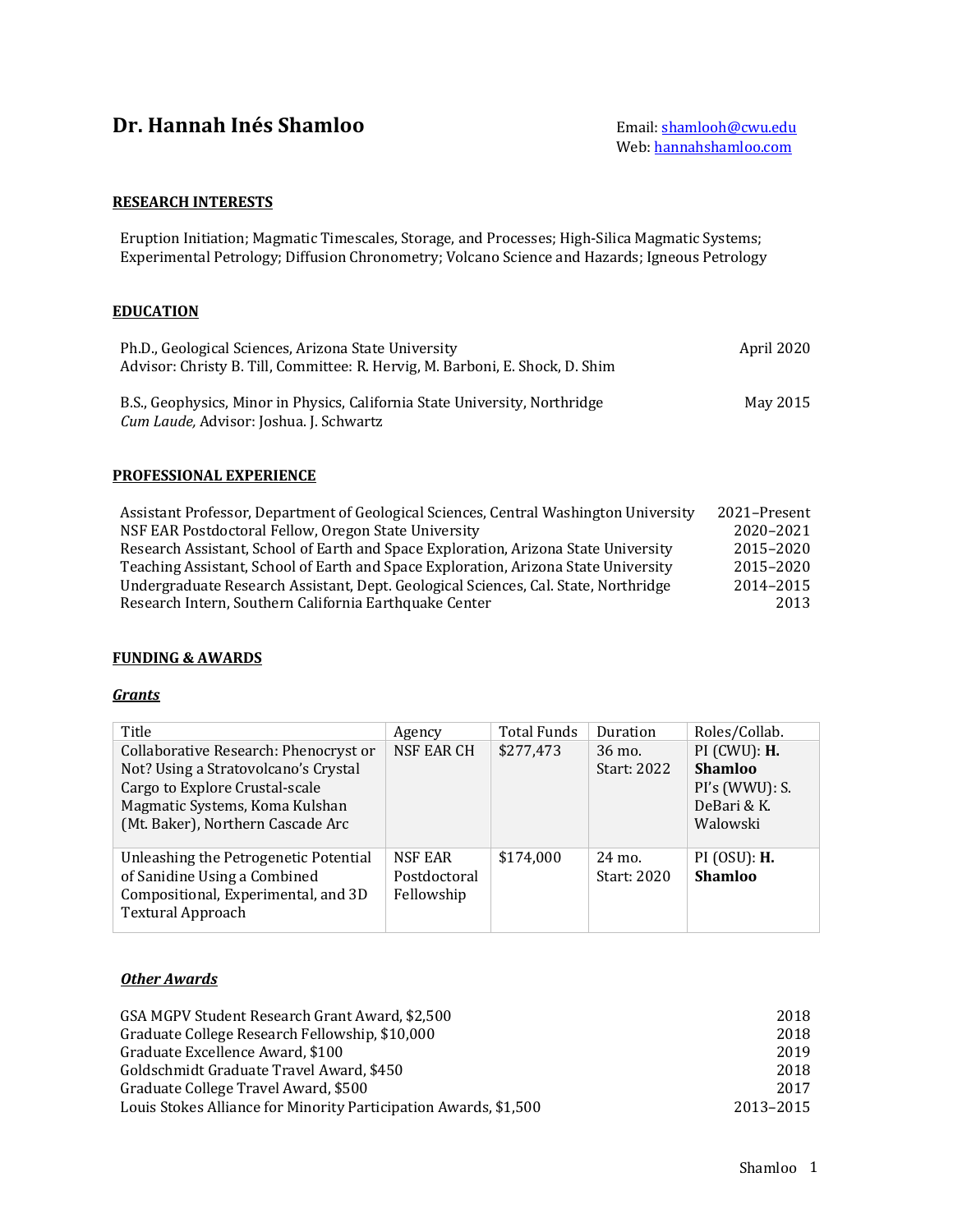| Frank M. Hanna Award Geological Science Department                               | 2013-2014 |
|----------------------------------------------------------------------------------|-----------|
| Africa Array Training and Research Opportunity Support, \$1,500                  | 2014      |
| GSA On to the Future Program Award, \$500                                        | 2014      |
| CSUN Scholarship for leadership in Society of Physics Students for Women \$2,500 | 2012-2013 |
| Presidential Service Award bestowed by President Barack Obama                    | 2012      |

#### **WRITINGS**

#### **Publications in preparation**

**Shamloo, H. I.** and Grunder, A., (in prep) Minutes of magma mixing and ascent in the conduit inferred from banded pumice, Rattlesnake Tuff, Oregon

**Shamloo, H. I.** and Kent, A. (in prep) Is the rheological lock-up fifty percent? An appraisal of crystallinities of erupted material

**Shamloo, H. I., Befus, K., Watkins, J., Kent, A. (in prep) Controls on Ba partitioning and other trace** element partitioning in sanidine and rhyolite

**Shamloo, H. I.,** Till C. B., Kent, A. (in prep) Statistical Analysis of the Effects of Sampling Bias on the Distribution of Historic Eruptions at Six High- to Very-High Threat Cascade Volcanoes

**Shamloo, H. I., Till C. B., Cooper, K., (in prep) Li diffusion in zircon** 

#### *Peer-Reviewed Publications*

**Shamloo, H. I.,** Till C. B., Hervig, R. L., (2021) Multi-Mode Magnesium Diffusion in Sanidine: Applications for Geospeedometry in Magmatic Systems. *Geochimica et Cosmochimica Acta.* https://doi.org/10.1016/j.gca.2021.01.044

Till C.B., Vazquez J.A., Stelten M., **Shamloo H. I.**, Shaffer J., (2019) Co-existing Discrete Bodies of Rhyolite and Punctuated Volcanism Characterize Yellowstone's Post-Lava Creek Tuff Caldera Evolution. *Geochemistry, Geophysics, Geosystems.* https://doi.org/10.1029/2019GC008321

**Shamloo, H.** and Till C.B., (2019) Decadal transition from quiescence to supereruption: petrologic investigation of the Lava Creek Tuff, Yellowstone Caldera, WY. Contributions to Mineralogy and *Petrology*, 174(4), 32.

#### *Other Writings*

**Shamloo, H.** and Zaniewski, A. "Mentoring workbook: Designing a near-peer mentoring program for science majors"

**Shamloo, H. I.** (2020). Quantifying the Timing and Controls of Magmatic Processes Associated with Volcanic Eruptions (Doctoral dissertation, Arizona State University).

#### **PUBLISHED PRESENTATION ABSTRACTS**

Presentation style: \*oral, † poster

13. **Shamloo, H.\***, Grunder A., Pendergast, K. (2021) Ignimbrite Magma Ascent Rate in the Conduit Determined by Diffusion in Banded Pumice. AGU Fall Meeting Abstract V22B-08, New Orleans, LA.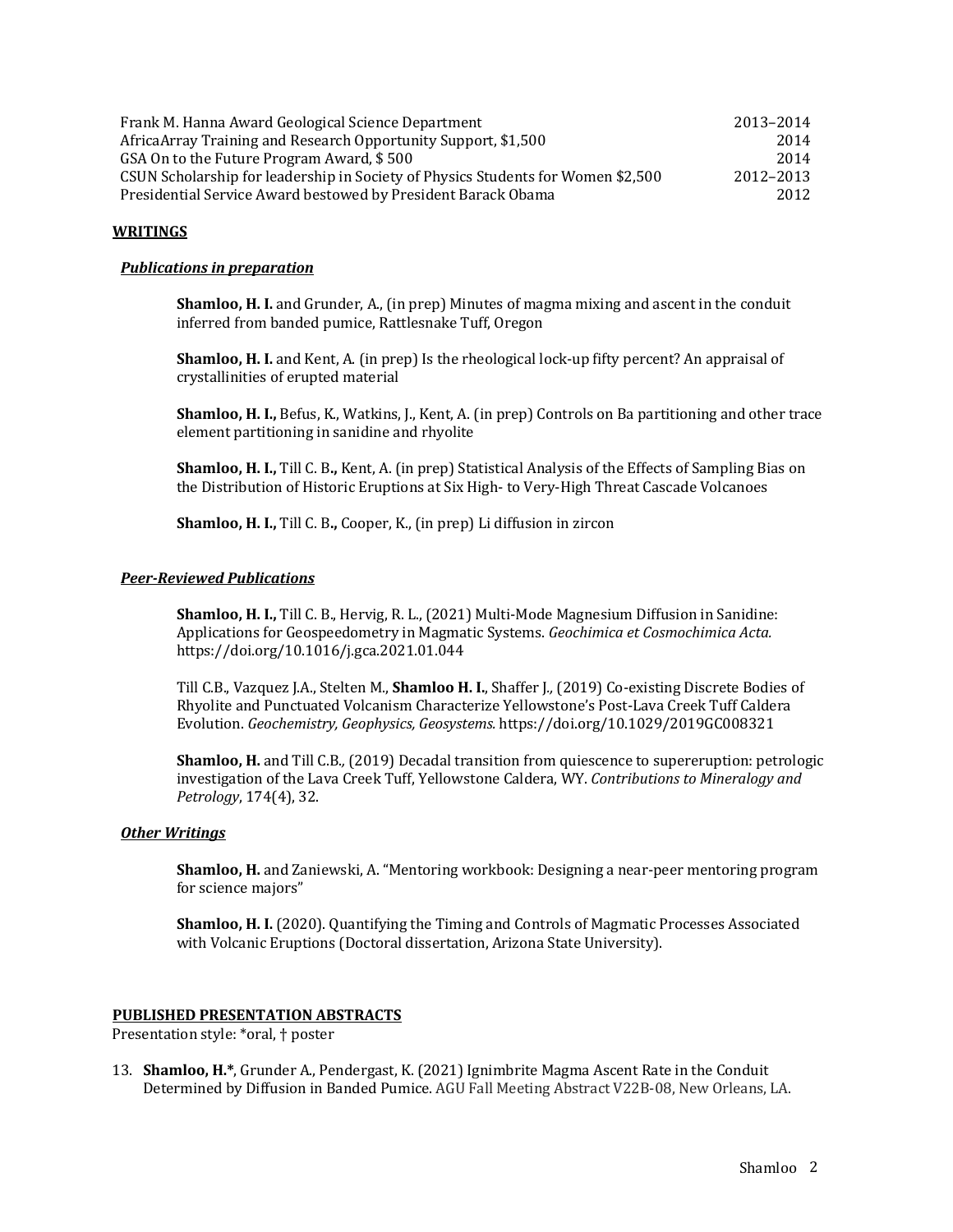- 12. **Shamloo, H.** <sup>†</sup>, Kent, A.J.R., Watkins, J., Befus, K. (2021) An Experimental Reexamination on Ba Zoning in Sanidine: What Magmatic Processes Is It Actually Recording? Geological Society of America Abstract 95-3, Portland, OR.
- 11. **Shamloo, H.\***, C.B. Till, A.J.R. Kent (2021) Statistical Analysis of the Effects of Sampling Bias on the Distribution of Historic Eruptions at Six High-Threat Cascade Volcanoes. GSA Cordilleran Section Meeting Abstract 14-11.
- 10. **Shamloo, H.**<sup>\*</sup> *(Invited)* and C.B. Till, (2020) Supersized and Speedy: The Timing and Initiation of the Lava Creek Tuff Supereruption, Yellowstone Caldera. AGU Fall Meeting Abstract 672837, San Francisco, CA.
- 9. **Shamloo, H.** <sup>†</sup>, Till, C.B., Kent, J. R., Cooper, K. (2019) Constraining first-order controls on volcanic repose time by examining cumulative distribution functions. AGU Fall Meeting Abstract V034, San Francisco, CA.
- 8. Till C. B., Vazquez J. A., **Shamloo H. I.,** Stelten M. E., (2019) Records of Magma Evolution & Eruption during Yellowstone's Last Caldera Cycle from Geospeedometry and Zircon Petrochronology. AGU Fall Meeting Abstract V24B-04, San Francisco, CA.
- 7. Muller, J.K., Kemmerlin M.S., Gonzalez Santana, J.M., **Shamloo, H. I. †**, Tan Y.J., Zhan, Y., Smith, C.A., Myers, M., Gregg, P.A., Abers, G.A., Plank, T.A., Wallace, P.J., Andrews, B.J., Roman, D.C., Bergantz, G., and Cooper, K.M., (2019) Tectonic and compositional controls on magma storage depths globally: Results from CIDER 2019. AGU Fall Meeting Abstract V23D-0256, San Francisco, CA.
- 6. **Shamloo, H.** † and C.B. Till, (2019) Mg Diffusion in Alkali Feldspar; Applications for Diffusion Chronometry in Magmatic Systems. Geological Society of America Abstract T35-338595, Phoenix, AZ.
- 5. **Shamloo, H.\*** and C.B. Till, (2018) Mg Diffusion in Alkali Feldspar; Applications for Diffusion Chronometry in Magmatic Systems. Goldschmidt Abstract 2306, Boston, MA.
- 4. **Shamloo, H.** <sup>†</sup> and C.B. Till, (2017) Petrologic Insights into the Timing and Triggering Mechanism for the Lava Creek Tuff Super-eruption, Yellowstone Caldera, WY. IAVCEI 2017 Scientific Assembly Abstract PE43B-097, Portland, OR.
- 3. **Shamloo H.** † and C.B. Till, (2016) Petrologic Insights into the Triggering Mechanism for the Lava Creek Tuff Super-eruption, Yellowstone Caldera, WY. AGU Fall Meeting Abstract V23B-2979, San Francisco, CA.
- 2. **Shamloo H. †,** Schwartz J.J., Klepeis K., Stowell H.H., Sadorski, J.F., Coble, M.A., (2014) Timescales of Intraarc Contraction and Extensional Collapse in the Lower and Middle Crust of Cretaceous Convergentmargin Magmatic Arc, Central Fiordland, New Zealand. GSA Annual Conference Abstract 58-3, Vancouver, B.C.
- 1. Arvin L., Novoa K., **Shamloo H.** †, Philo D., Yuan J., Jordan T., de Groot R., Rousseau N., Smith D., Milner K., (2013) SCEC Undergraduate Studies in Earthquake Information Technology Program: Implementing GIS, UCERF3, and OpenSHA data in SCEC-VDO. SCEC Annual Meeting Abstract, Palm Springs, CA.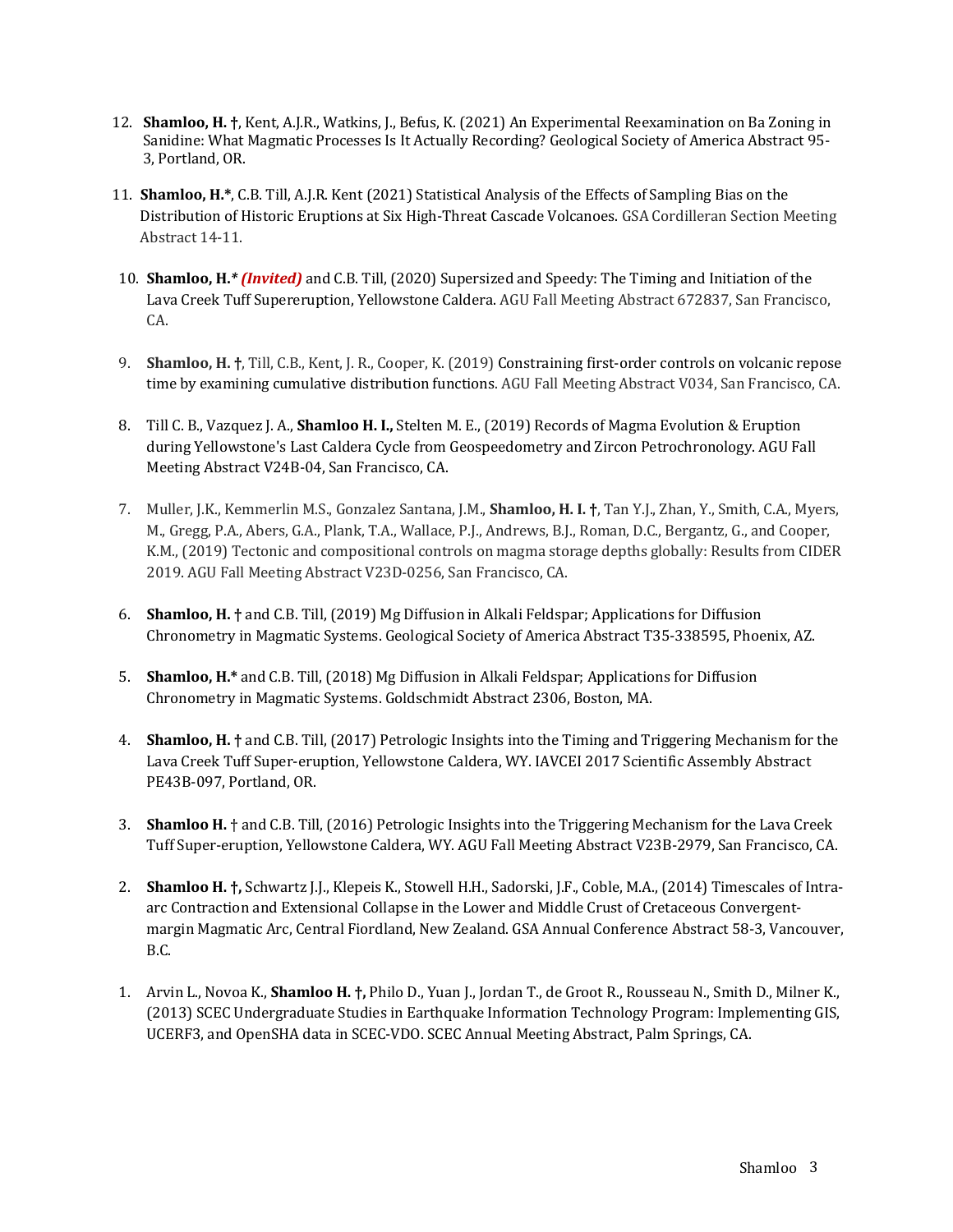#### **INVITED TALKS & COLLOQUIA**

| 9. Western Washington University, Geology Department Seminar Series               | Jan. 2022 |
|-----------------------------------------------------------------------------------|-----------|
| 8. Diffusion Chronometry Seminar Series, Ruhr-Universität Bochum                  | Sep. 2021 |
| 7. University of Maryland, Geology Seminar Series                                 | Mar. 2021 |
| 6. California Institute of Technology, Geoclub Seminar                            | Feb. 2021 |
| 5. University of California, Davis, Earth & Planetary Department Seminar Series   | Jan. 2021 |
| 4. Central Washington University, Seminar Series, "Mentee/Mentor Relationships"   | Oct. 2020 |
| 3. Oregon State University, Geology & Geophysics Seminar                          | Sep. 2020 |
| 2. California State University, Northridge, Geology Colloquium                    | Nov. 2019 |
| 1. California State University, Northridge, ROCS Group, "Applying to Grad School" | Oct. 2015 |
|                                                                                   |           |

#### **STUDENT RESEARCH SUPERVISION**

*Note: Advising roles at Central Washington University unless otherwise indicated* 

#### *Graduate Primary Advisement*

Desiree` Cunningham, MS, Fall 2022 start Emily Yoder, MS, Fall 2022 start

#### *Graduate Thesis Committee Membership*

Tim Miller, MS, Fall 2021 start Catherine Jones, MS, Fall 2021 start Brendan Garvey, MS, *graduated Spring 2022, Western Washington University*

#### *Undergraduate Primary Advisement*

Katheryn Josten, Summer 2022 start James IV Genero, Fall 2022 start Marcus Ashton, Fall 2022 start

#### **TEACHING**

Key: \*Courses developed; † Courses team-taught

#### *Courses Taught*

| Living with Volcanoes*, GEOL 498/598, Central Washington University   | <b>Fall 2022</b> |
|-----------------------------------------------------------------------|------------------|
| Rocks & Minerals†, GEOL 320, Central Washington University            | <b>Fall 2022</b> |
| Volcanology*, GEOL 478/578, Central Washington University             | Spring 2022      |
| Earth History†, GEOL 203, Central Washington University               | Spring 2022      |
| Undergraduate Seminar Series, GEOL 304, Central Washington University | Winter 2022      |
| Graduate Seminar Series, GEOL 504, Central Washington University      | Winter 2022      |
| Research Methods†, GEOL 503, Central Washington University            | Winter 2022      |
| Igneous Petrology†, GEO 412/512, Oregon State University              | <b>Fall 2020</b> |
|                                                                       |                  |

#### *Invited Lecturer*

| Integrated Science, 9 <sup>th</sup> -10 <sup>th</sup> grade, Milpitas High School, CA, | <b>Fall 2020</b> |
|----------------------------------------------------------------------------------------|------------------|
| Advanced Petrology, GEOL 536, Cal. St. Northridge,                                     | Fall 2019        |
| Physics Leadership & Mentoring, PHY 194/494, Arizona State University,                 | Spring 2017      |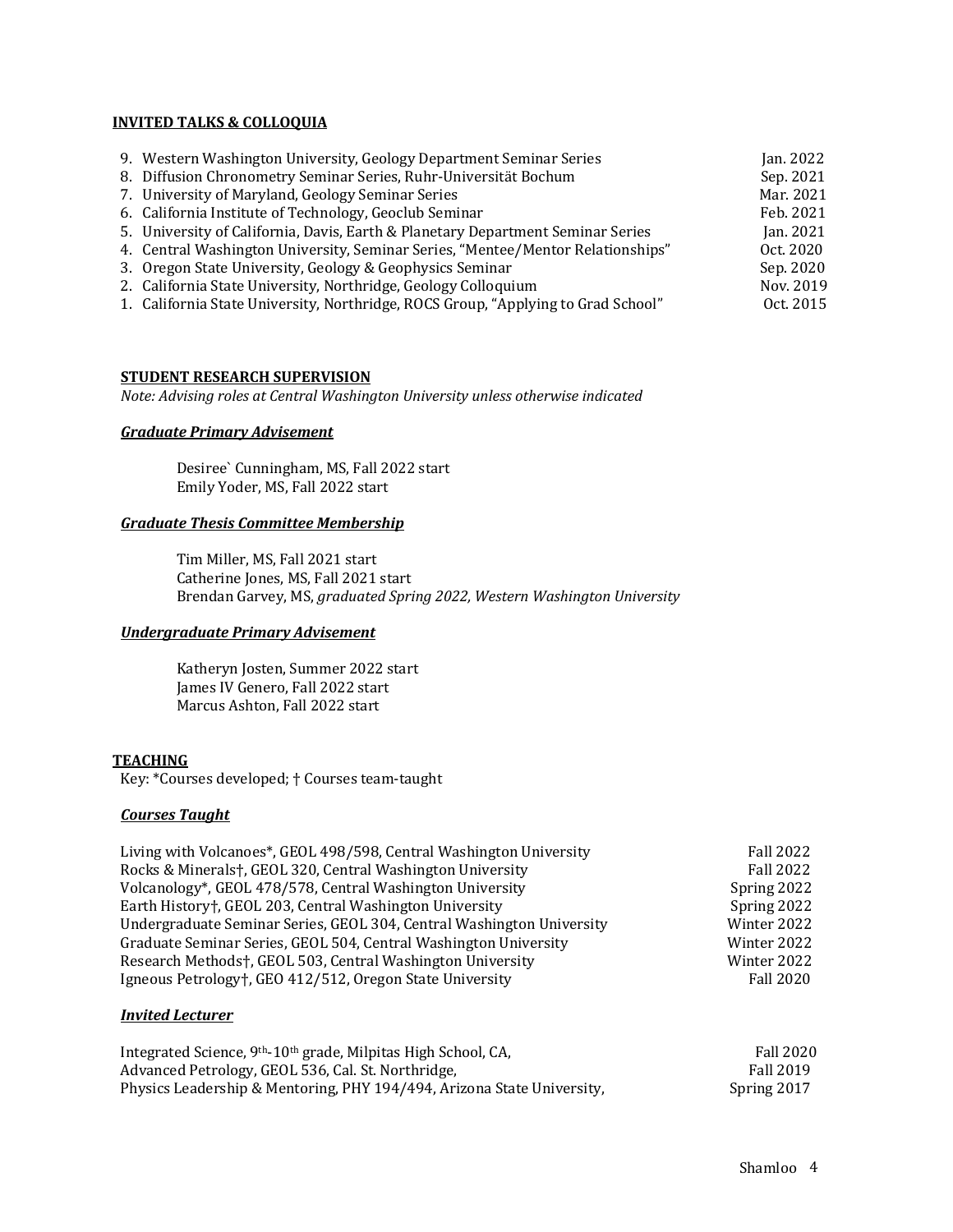## *Teaching Assistant*

| Historical Geology, GLG 104, Arizona State University      | 2018 |
|------------------------------------------------------------|------|
| Introduction to Geology, GLG 101, Arizona State University | 2017 |
| Petrology, GLG 424/424Lab, Arizona State University        | 2015 |

#### **SELECT FIELD EXPERIENCE**

| Mt. Baker (Kulshan), Northern Washington, sample collection                       | 2022      |
|-----------------------------------------------------------------------------------|-----------|
| Medicine Lake (2x), CA, Sample collection                                         | 2017.2020 |
| Katmai, Alaska, Advanced Volcanology Field Class, University of Alaska, Fairbanks | 2019      |
| Mt. Shasta, CA, Sample collection                                                 | 2017      |
| Yellowstone National Park, Dissertation research and sample collection            | 2015      |

## **PROFESSIONAL SERVICE**

## **Service to Central Washington University**

| Scholarship Committee, Department of Geological Sciences, redesigned web<br>application process, managed and distribute endowment funds,<br>review student applications | Winter 2022-Pres. |
|-------------------------------------------------------------------------------------------------------------------------------------------------------------------------|-------------------|
| Antiracism, Diversity, and Inclusivity Ad Hoc Committee                                                                                                                 | 2022-2023         |
| Recruitment for Dept. Geological Sciences, redesign display cases                                                                                                       | 2022              |
| Creation of CHIVES lab, Dept. Geological Sciences, experimental petrology lab<br>for student research and learning                                                      | 2022              |
| <b>Editorial Service</b>                                                                                                                                                |                   |
| Manuscript Peer Reviewer: LITHOS . Geology . Journal of Petrology . G-<br>Cubed • Journal of Volcanology and Geothermal Research                                        | 2019-Pres.        |
| Proposal Reviewer, National Science Foundation EAR-Petrology &<br>Geochemistry (2x)                                                                                     | 2021              |
| <b>Press Coverage &amp; Media</b>                                                                                                                                       |                   |
| Atlas Obscura interviewee, "At Pizza Pacaya, the Oven Is an Active Volcano"                                                                                             | 2021              |
| National Geographic, "X-Ray Earth" Docuseries, Episode 3, Available on<br>Disney+                                                                                       | 2020              |
| Consultant, Science Vs, Gimlet Media                                                                                                                                    | 2020              |
| New York Times, Coverage on Yellowstone research                                                                                                                        | 2018              |
| Secondary Coverage: Snopes.com, National Geographic, PBS Nova,                                                                                                          | 2018-2019         |
| National Public Radio, Channel 12 News, TIME, USAToday, CBS, Fox, +                                                                                                     |                   |
| more                                                                                                                                                                    |                   |
| transverse RANGES Magazine, Featured scientist                                                                                                                          | Oct. 2018         |
| AGU EOS Magazine, Coverage on Yellowstone research                                                                                                                      | May 2016          |
| Generación STEM on Vme Television, Featured LatinX scientist                                                                                                            | Dec. 2016         |

## *Educational Resources and Products*

| GeoClick published activity, SERC Carleton | July 2021 |
|--------------------------------------------|-----------|
|--------------------------------------------|-----------|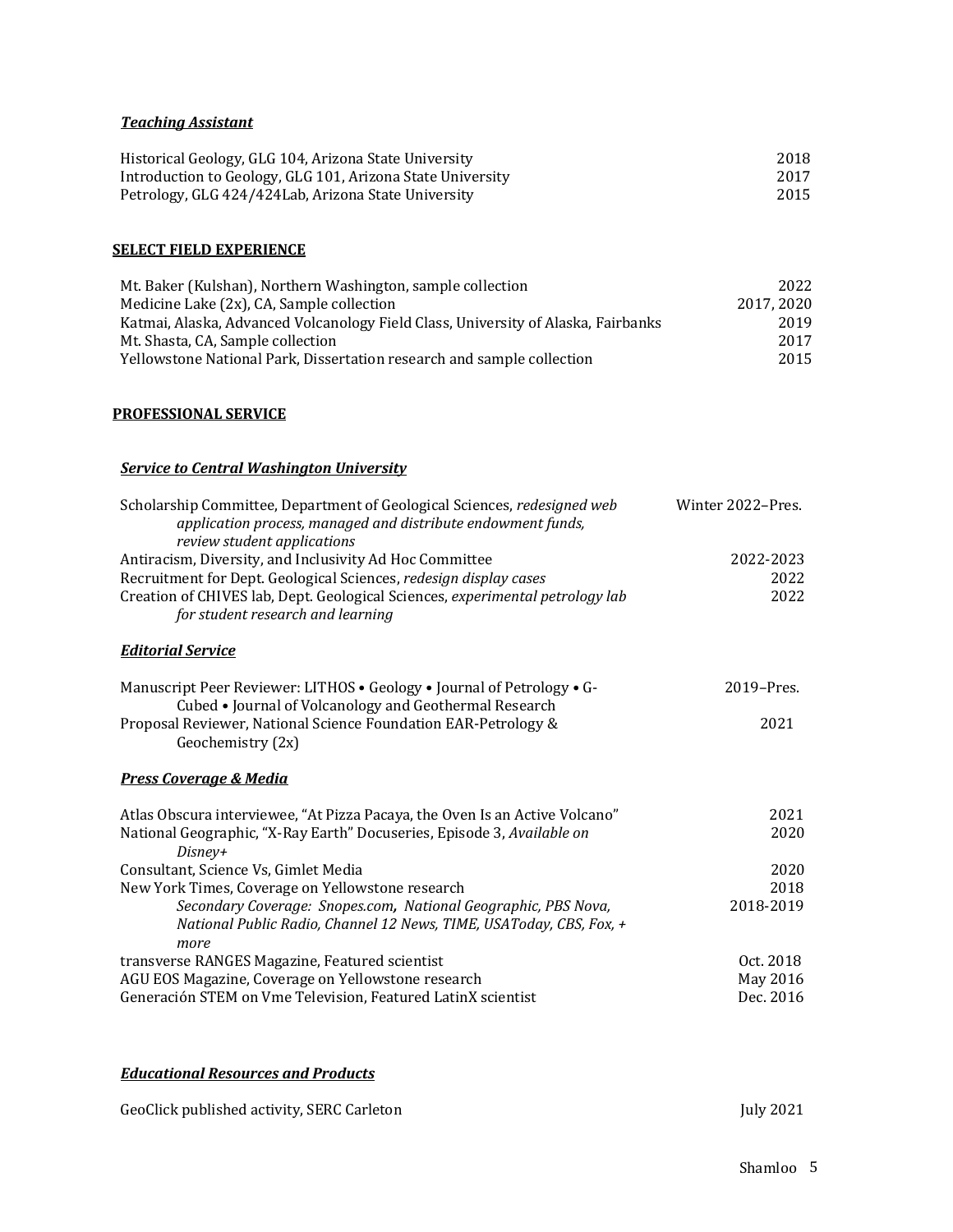| Discovery Education Originals, "Volcano Scientist", 4th Grade Curriculum<br>The Science of Magma, ASU CLASroom Video Series Ep. 3, Wrote and co-<br>produced                | June 2021<br>Jan. 2018 |
|-----------------------------------------------------------------------------------------------------------------------------------------------------------------------------|------------------------|
| Scholastic's Science World Magazine, Coverage on Yellowstone research<br>What Does a Scientist Look Like? & Who Thinks About Scale? K-12 Edu.<br><b>Books</b>               | Jan. 2018<br>Jan. 2018 |
| <b>Conference Convening and Conference Proposal Submissions</b>                                                                                                             |                        |
| AGU Annual Conference, "The Cascadia Margin: Linking Geophysical Characteristics with<br>Subduction Zone Structure and Evolution", New Orleans, LA                          | Dec. 2021              |
| GSA Annual Conference, "Rhyolites, Take a Bow! Examining the Production of Rhyolite<br>Magma in Continental Arc Settings", Portland, OR                                     | Oct. 2021              |
| IAVCEI Scientific Assembly, "Unmasking the lithosphere: mantle-to-surface perspectives<br>on magma heterogeneity", Rotorua, New Zealand (postponed to 2023 due to COVID-19) | 2020                   |
| Access Network Conference, "Best Mentoring Practice," Tempe, AZ                                                                                                             | 2017                   |
| <b>Contribution to Improving Diversity, Equity, and Inclusion</b>                                                                                                           |                        |
| Undocu Ally Training, workshop on how to support undocumented students, WSU                                                                                                 | 2022                   |
| University of Maryland Diverse Career Paths Interviewee                                                                                                                     | 2021                   |
| Scientist Spotlight Initiative, Featured Scientist                                                                                                                          | 2019, 2020             |
| Social Justice Education Initiative, Tier One Training                                                                                                                      | Oct. 2020              |
| Bystander Intervention Workshop, One Orb, Tempe, AZ                                                                                                                         | 2019                   |
| Mentor, ASU Sundial Program, For students from marginalized groups in STEM                                                                                                  | 2017-2019              |
| Program Facilitator, Organized Sundial mentors/mentees, co-wrote mentoring<br>workbook                                                                                      | 2017-2018              |
| <b>Participant in Scientific Community Workshops</b>                                                                                                                        |                        |
| National Association of Geoscience Teachers Traveling Workshop                                                                                                              | 2021                   |
| <b>Earth Educators Rendezvous</b>                                                                                                                                           | 2021                   |
| Early Career Geoscience Faculty Workshop                                                                                                                                    | 2021                   |
| Melts, Glasses, Magmas                                                                                                                                                      | 2020                   |
| Community Network for Volcanic Eruption Response, GSA Workshop, Phoenix, AZ                                                                                                 | 2019                   |
| Cooperative Institute for Dynamic Earth Research, "Volcanoes", Berkeley, CA                                                                                                 | 2019                   |

| Mineralogical Society of America's Diffusion Short-course, Bochum, Germany               | 2018 |
|------------------------------------------------------------------------------------------|------|
| Hot Life in the Desert, Integrating Geologic, Geochemical, Microbial Research, Tempe, AZ | 2018 |
| Enabling Knowledge Integration Data-thon, Tempe, AZ                                      | 2017 |
| NSF Secondary Ion Mass Spectrometry Workshop, ASU, Tempe, AZ                             | 2017 |

## *Professional Societies*

National Association of Geoscience Teachers, since 2020 Geological Society of America, since 2013 American Geophysical Union, since 2015 Mineralogical Society of America, since 2016